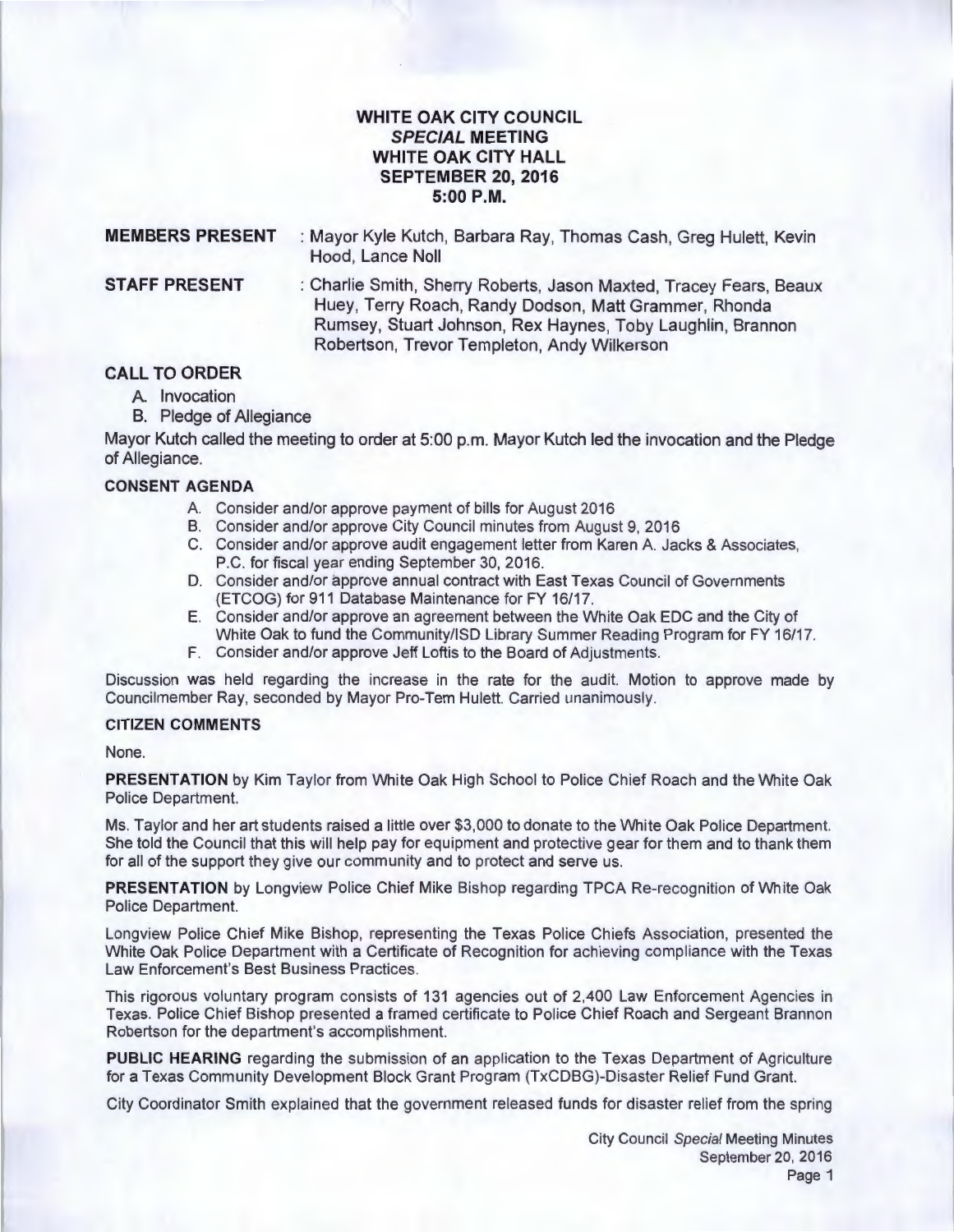floods. This is a \$350,000 no-match grant. If approved, the bridge at Whatley and Person Roads and the Owens Lift Station will be repaired. Mary Kay Thomas from Amazing Grants gave the City Council a brief explanation of the grant and explained the approval process is based on the city's poverty level and White Oak is not real high on the poverty level, but she would still like to submit the application.

**CONSIDER AND/OR APPROVE** the submittal of a 2016 Disaster Relief Fund application to the Texas Department of Agriculture and authorize the Mayor to execute the Resolution, Form 424, and other documentation necessary to complete the application.

Motion to approve made by Mayor Pro-Tem Hulett, seconded by Councilmember Hood. Carried unanimously.

**PUBLIC HEARING** on Proposed Budget for Fiscal Year 2016-2017

City Coordinator Smith explained the tax rate of \$.58685 per \$100 valuation is still two-cents under the effective rate even by increasing it four-cents from the current \$.54687/100 valuation.

**CONSIDER AND/OR APPROVE** Ordinance 2016-16 Adopting and Approving a Budget for Fiscal Year October 1, 2016 to September 30, 2017 and Providing an Effective Date.

Motion to approve made by Councilmember Ray, seconded by Councilmember Noll. Carried unanimously.

**CONSIDER AND/OR APPROVE** Ordinance 2016-17 levying ad valorem taxes for use and support of the municipal government of the City of White Oak for the 2016-2017 fiscal year; providing for apportioning each levy and specific purposes; providing when taxes shall become due and delinquent if not paid and providing for an effective date.

Mayor Pro-Tem Hulett made the motion to approve, seconded by Councilmember Hood.

Mayor Pro-Tem Hulett "aye" Councilmember Noll "aye" Councilmember Kutch "aye" Councilmember Hood "aye" Councilmember Cash "aye"

Motion carried unanimously.

**CONSIDER AND/OR APPROVE** lnterlocal Cooperation Agreement with Clarksville City for building inspection services.

City Coordinator Smith informed the City Council that he and Clarksville City City Administrator John Whitsell agreed on a \$75 fee per inspection and a reinspection fee of \$50, and any further inspections would return to \$75.

Motion to approve made by Councilmember Noll, seconded by Councilmember Cash. Carried unanimously.

**CONSIDER AND/OR ELECT** TML Multistate Intergovernmental Risk Pool Board of Trustees for October 1, 2016-September 30, 2017.

Motion to approve all incumbents made by Councilmember Ray, seconded by Councilmember Hood. Carried unanimously.

**CONSIDER AND/OR APPROVE** purchase of councilmember tablets for paperless agendas.

Mayor Kutch explained to the Council that after the meetings, all the paper used for their council packets are recycled, time is spent copying everything, and then the wear and tear on the copier. He suggested the council think about going paperless for their packets. City Coordinator Smith stated there are a lot of councils now that use tablets for their agenda packets. Council was given prices for Samsung tablets, but were interested in prices for iPads.